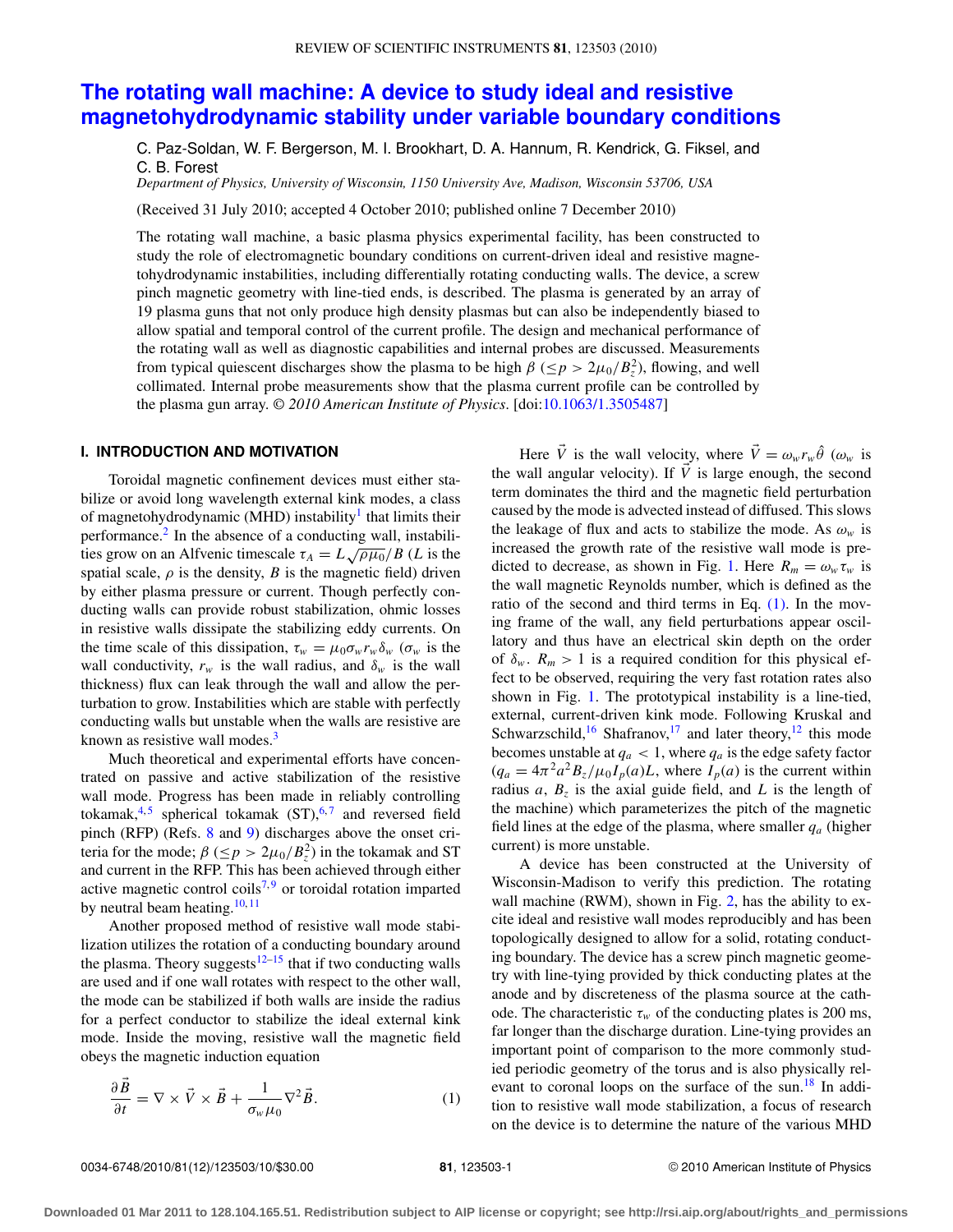<span id="page-1-0"></span>

FIG. 1. (Color online) Expected growth rates of the resistive wall mode for a system with  $\tau_w = 7$  ms, from analytic theory (Ref. [12\)](#page-8-11). As the wall rotation is increased, the growth rate of the mode is decreased until stabilization occurs.  $R_m$  here is the magnetic Reynolds number and  $q_a$  is the safety factor at the edge of the plasma.

instabilities seen in the device and to contrast them to the familiar periodic cylinder case.

Previous publications from the RWM have summarized key experimental results under a no-wall boundary condition $19$  as well as under conducting and ferritic boundaries[.20](#page-8-17) Previous work also determined that internal and external current-driven kinks are excited in the RWM. However, no complete description of the device and its plasma characteristics is presently available in the literature. The purpose of this paper is to fill this gap as well as to introduce the design of the rotating wall itself. Discussion of the physics results of the RWM is beyond the scope of this paper.

<span id="page-1-1"></span>The organization of this paper is as follows. Section  $\Pi$  describes the design and operation of the RWM and associated subsystems such as vacuum maintenance, external magnets, plasma generation, and the rotating wall. Section [III](#page-4-0) discusses diagnostic systems employed on the device. Typical plasma parameter profiles and plasma controllability are explored in Sec. [IV.](#page-5-0) General discussion of observed plasma parameters and future work is discussed in Sec. [V.](#page-7-0)

#### <span id="page-1-2"></span>**II. MACHINE DESCRIPTION**

The RWM experimental volume in which the plasma is formed is bounded by a 1.2 m long and 18 cm diameter cylinder, as shown in Fig. [2.](#page-1-1) The cylinder itself is interchangeable and experiments have been performed with  $Pyrex^{(8)}$ (Ref. [19\)](#page-8-16) and various combinations of stainless steel, cop-per, and mumetal<sup>TM</sup>.<sup>[20](#page-8-17)</sup> The rotating wall assembly is mechanically fixed to the device and is outside the vacuum vessel. It is important to note that there are two resistive walls, the inner static vacuum vessel and the outer rotating wall. At each end are large bell-shaped enclosures that house solenoid magnets, vacuum pumps, diagnostics, and the plasma source array. Including these bells the experiment is 3.3 m long and 1.5 m wide and sits on a rigid stainless steel support structure.

Vacuum is established and maintained at a base pressure of  $\approx 0.1$  µTorr using two Welch DuoSeal roughing pumps in conjunction with a Leybold turbomolecular pump with a capacity of 1100 liters/s. The end bell sections are much larger than the diameter of the plasma column to allow for the expansion and escape of unionized neutral gas particles, thus minimizing neutral gas buildup during the discharge.

## <span id="page-1-3"></span>**A. Interchangeable resistive and conducting vacuum walls**

To study the effect of different boundary conditions on MHD activity, the experiment has been designed to facilitate the exchange of the cylindrical vacuum vessel wall and liner with relative ease. Commercially available inflatable bladders,



FIG. 2. (Color online) Cross section of the rotating wall machine (RWM): the plasma is generated at the plasma source array and is confined by four solenoids. Biasing the source with respect to the anode drives current throughout the discharge and drives instabilities. The rotating wall and drive motor are also shown.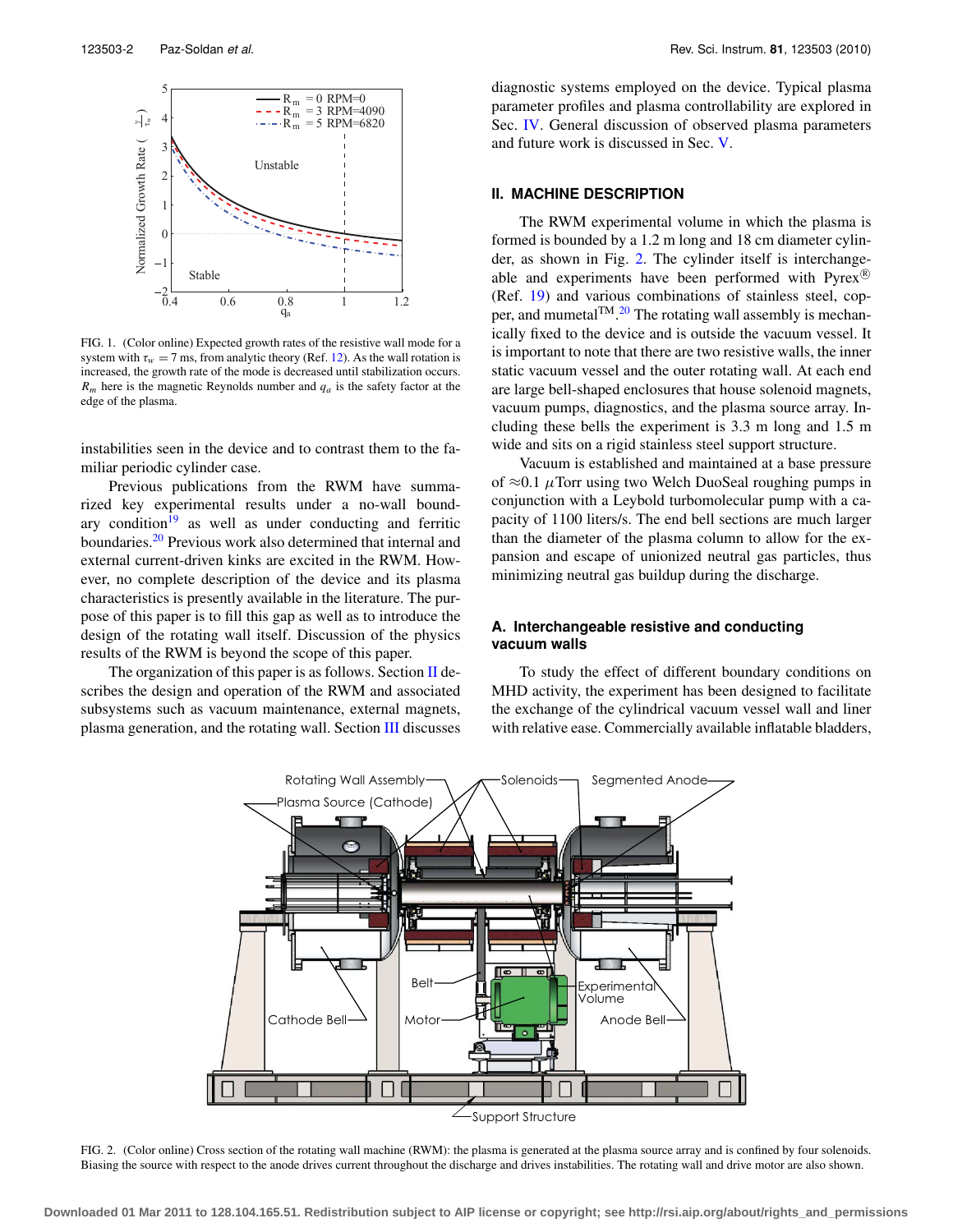<span id="page-2-0"></span>

FIG. 3. Cross section of inflatable bladder seal assembly, with sealing surfaces shown. Overlap regions in the drawing indicate compression of the flexible inflatable bladder, both by the flange and by the vacuum vessel. The expansion of the bladder allows a range of vacuum vessel sizes to be accommodated.

shown in Fig. [3,](#page-2-0) are used for both mechanical support and vacuum sealing. The bladders are compressed by a pair of large flanges and expanded by pressurized air at approximately 60 psi, forming two sealing surfaces. This expansion offers the added benefit of allowing the system to accommodate inner walls which vary in outer diameter by  $\pm 1$  cm. Several unique walls have been used on the RWM, as listed in Table [I.](#page-2-1)

## **B. Magnetic geometry**

The RWM employs a screw pinch magnetic geometry, with an externally imposed axial guide field twisted by azimuthal fields generated by the plasma current. The guide field is provided by four discrete solenoids, shown in Fig. [2.](#page-1-1) Solenoid power is provided by steady-state silicon controlled rectifier (SCR) fired dc supplies capable of generating a 1 kG field on-axis. In a typical discharge, the solenoids are energized several seconds before the plasma source becomes active, yielding a temporal decoupling of the magnetic fluxes arising from the plasma and from the external solenoids. Multiple power supplies yield independent control of the end and central solenoids, allowing variable mirror ratios to be achieved. The solenoids cover a large majority of the experimental volume, dramatically limiting the field ripple. Nonetheless, ripple of about 3.6% is experienced on-axis at the midplane gap and at the end gaps.

<span id="page-2-1"></span>TABLE I. Table of wall parameters used on the RWM. The first two are vacuum vessels, the next two are liners wrapped around the 304SS, and only the final wall is capable of rotation.

| Description/<br>material | <b>Thickness</b><br>$\delta_w$ (mm) | Wall time<br>$\tau_{w}$ (ms) | Relative permeability<br>$(\mu_r)$ |
|--------------------------|-------------------------------------|------------------------------|------------------------------------|
| Pyrex                    | 5                                   | $\approx 0$                  |                                    |
| 304SS                    | 3                                   | 0.5                          | $\approx$ 1                        |
| Static copper            | 0.5                                 | 4                            |                                    |
| MuMetal <sup>TM</sup>    | 0.2                                 | 0.006                        | 1200                               |
| Moving                   | 0.7                                 | 7                            |                                    |
| copper                   |                                     |                              |                                    |

<span id="page-2-2"></span>

FIG. 4. Cross section of plasma gun: gas is first puffed through the inlet, then a bias is established between the cathode and anode, yielding a high density arc plasma. Alternating boron nitride and molybdenum washers provide stability to the discharge. Dimensions are in millimeters.

### <span id="page-2-4"></span>**C. Plasma generation and current control**

The RWM employs an array of 19 high current, high density plasma sources (guns) developed for helicity injection on the Madison Symmetric Torus.<sup>21, [22](#page-9-1)</sup> Each gun utilizes an alternating arrangement of molybdenum and boron nitride washers, shown in Fig. [4.](#page-2-2) The effective circuit of each source is shown in Fig. [5](#page-2-3) and typical gun traces are shown in Fig. [6.](#page-3-0) The discharge begins by puffing gas into the plasma gun nozzle. The working gas is either hydrogen or helium. After 2 ms, the gun power supply pulse forming network (PFN) is discharged (box 1 in Fig. [5\)](#page-2-3), thus establishing a high den-sity plasma within the plasma gun nozzle.<sup>[21](#page-9-0)</sup> This discharge is maintained at 1.2 kA across 100 V for 20 ms by the PFN, as shown in the  $V_{\text{arc}}$  and  $I_{\text{arc}}$  traces of Fig. [6.](#page-3-0) Such large currents

<span id="page-2-3"></span>

FIG. 5. Illustration of the RWM plasma generation circuit for each plasma source. The gun power supply's pulse forming network (PFN) is first discharged to create a high density plasma in the gun nozzle. High voltage banks then bias the gun relative to the external anode, striking the discharge and quickly bringing the current to the desired level and are then disengaged. The gate turn-off (GTO) thyristor timing circuit decides whether the low or mid voltage banks are active and thus controls the current. Boxes 1–4 are described in Sec. [II](#page-1-2) [C.](#page-2-4)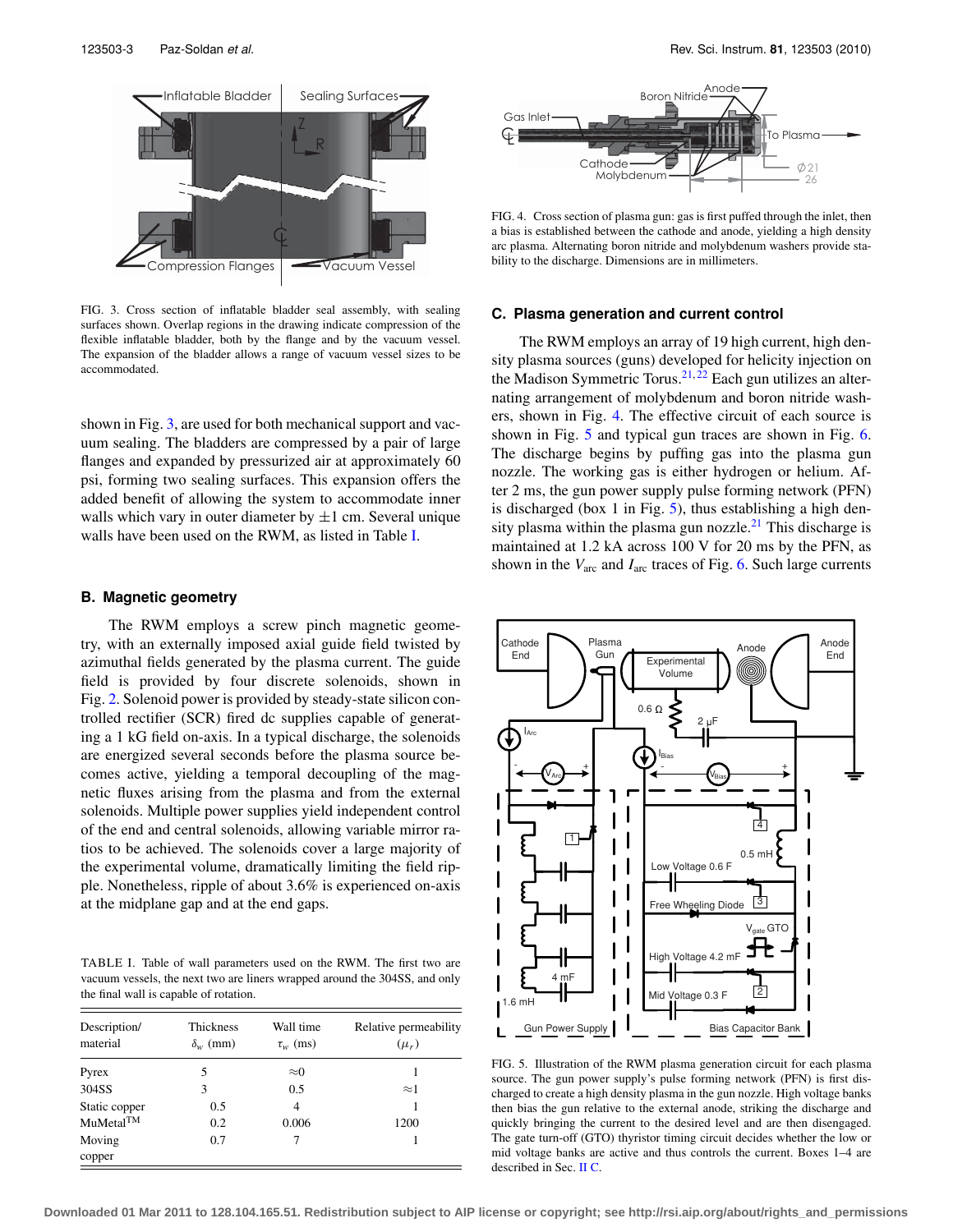<span id="page-3-0"></span>

FIG. 6. Typical plasma source time traces, illustrating source operation. The *V*gate signal controls a GTO, yielding in this case a flat top followed by a slowly ramping current. *I*target is the desired current waveform, while other measurements correspond to that shown in Fig. [5.](#page-2-3)

are possible due to the very high density plasma formed inside the gun nozzle which allows for large space-charge limited emission.

The next stage in the discharge begins when the gun is biased relative to the anode of the machine. The bias voltage is established by independent capacitor banks, shown in Fig. [5.](#page-2-3) After 1 ms, a high voltage capacitor bank is discharged (box 2 in Fig. [5\)](#page-2-3) to negatively bias the source with respect to the anode and quickly ramp the current. After 2 ms, a low voltage capacitor bank is enabled to continually supply the plasma current (box 3 in Fig. [5\)](#page-2-3). Additionally, a feedback system based on pulse width modulation begins to control the bias current (*I*bias in Figs. [5](#page-2-3) and [6\)](#page-3-0) by switching on or off a mid voltage capacitor bank. A control signal  $(V_{\text{gate}}$  in Figs.  $5$ and [6\)](#page-3-0) is determined by a comparator circuit which makes a decision based on the reference and actual *I*bias waveform. If the measured current is above (below) the requested current waveform, the mid voltage capacitors will be disengaged (engaged), thus dropping (raising) the current. This system controls *I*bias for the duration of the discharge, and after 20 ms a shorting SCR is triggered (box 4 in Fig. [5\)](#page-2-3) which terminates the discharge. Due to cooling requirements the guns operate at a low duty cycle with discharges taking place every 3 min.

The feedback system described is unique to each plasma source, thus allowing per-gun control of injected current. The RWM employs an array of plasma sources, which are arranged in a hexagonal array as shown in Fig. [7,](#page-3-1) to generate current profiles that can be controlled in both space and time. This regulation not only provides for controllable and repeatable current waveforms but also assures balanced current injection from each gun. Switching is achieved on the microsecond time scale through the use of gate turn-off (GTO) thyristors. The use of the current controller is illustrated in

<span id="page-3-1"></span>

FIG. 7. (Color online) A face-on view of the plasma source (gun) array. There are 19 guns in the array, though only the central seven are usually used. Varying the amount of current injected per gun allows spatial and temporal controls of the current profile. The geometry of the internal probe is also shown in this view along with the trajectory it sweeps.

Fig. [6,](#page-3-0) where the *V*<sub>gate</sub> signal controls the capacitor bank and produces a ramped current profile.

## <span id="page-3-2"></span>**D. Rotating wall**

As discussed in Sec. [I,](#page-0-1) the RWM rotating wall must be able to achieve  $R_m > 1$  to influence the stability of the resistive wall mode. The wall has been designed to reach  $R_m \approx 5$ which necessitates rotation rates in excess of 6500 rpm or 240 km/h ( $\omega_w \approx 700$  rad/s), using a design  $\tau_w$  of 7 ms.

The rotating wall is a precision-engineered product. A cross section schematic of the assembly is shown in Fig. [8](#page-4-1) and installed in the RWM in Fig. [2.](#page-1-1) The rotating shaft has an outer diameter of 20 cm and is 1 m long and 1 cm thick. It is made of 304SS with a 1 mm thick copper liner on the inner diameter which was installed via a thermal interference fit. The copper provides electrical conductivity to increase  $\tau_w$ , while the 304SS provides mechanical strength. The shaft is held by two SKF 71940 hybrid angular contact ball bearings compressed against each other by Belleville spring loaded flanges, thus ensuring axial rigidity and radial load bearing capability. The balls are made of silicon nitride, which allows greater maximum speeds and electrically isolates the shaft from the RWM, thus preventing unwanted induced currents during the plasma discharge. The bearings are housed in a self-contained cassette that provides both mechanical strength and modularity to the design. The assembly is mechanically coupled to the inner diameter of the central solenoids of the RWM by inflatable bladders in a process similar to that of Sec. [II](#page-1-2) [A.](#page-1-3) Mechanical power is provided by a Reliance P25G4900 11 kW three phase electric motor controlled by a Danfoss variable frequency drive. A flat belt couples power from the motor to the shaft, as shown in Fig. [2.](#page-1-1) The motor is housed in a custom frame that allows fine tuning of motor yaw to maintain belt position. Bearing lubrication is provided by an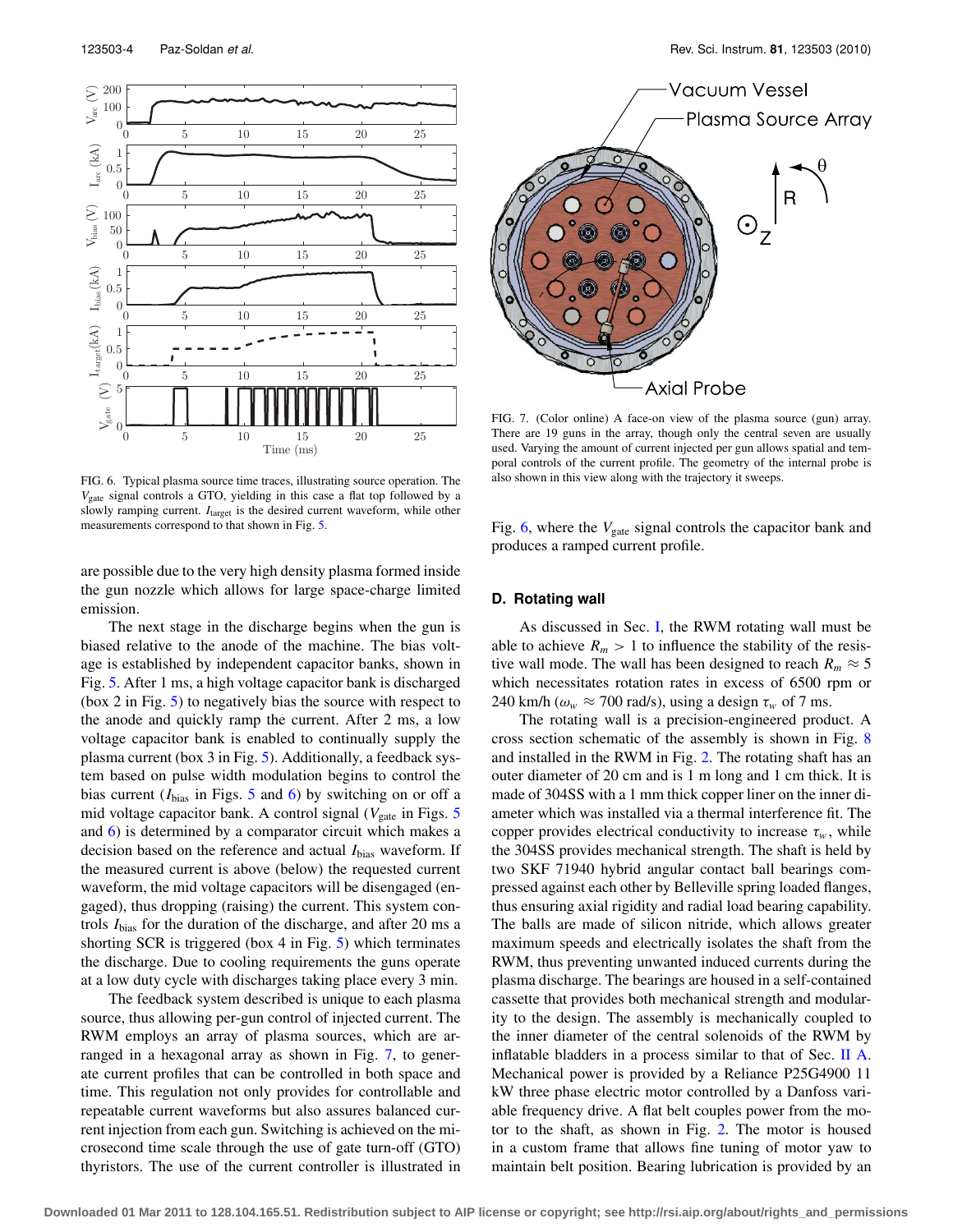<span id="page-4-1"></span>

FIG. 8. (Color online) Cross sectional view of rotating wall assembly. The shaft is held in place by angular contact bearings and can rotate at a maximum speed of 280 km/h.

SKF OLA05 oil-spot unit. Compressed air delivers a steady stream of Mobil Velocite spindle oil to the bearings and provides active cooling.

The rotating wall can achieve maximum speeds of 7500 rpm, or 280 km/h, though maximum normal operation is closer to 6500 rpm, or 240 km/h. Speed is measured by an encoder on the motor and an optical tachometer on the shaft. During normal operation the bearings operate near 40◦C, as measured by eight thermocouples on the end flanges which are also capable of localized measurements of any thermal excursions. Power measurements to the motor show that approximately 3 kW are required to drive the motor to the nominal maximum operating speed, of which 1 kW is used internally within the motor. Nominal vibration amplitudes are 5 mm/s. on the motor and 1 mm/s. on the shaft. Vibration does increase above 250 km/h as shaft imbalances begin to dominate.

# <span id="page-4-0"></span>**III. PLASMA DIAGNOSTICS**

A defining feature of the RWM geometry is the inaccessibility of the experimental volume from the radial direction due to the topological constraint of the rotating wall. Thus, all diagnostics and feedthroughs must enter from either end of the machine.

#### **A. Current profile and segmented anode**

The linear nature of the RWM allows for spatial and temporal accounting of the currents in the machine. Utilizing shunt resistors on the plasma source and bias capacitors (*I*arc and *I*bias in Fig. [5\)](#page-2-3) the amount of current entering the machine is well known. Currents to the end bells and central tube of the machine are measured by Rogowski coils. The anode of the machine comprises a thick copper disk surrounded by two thick concentric rings, shown in Fig. [9.](#page-4-2) Rogowski coils are also placed on the leads exiting each anode segment, allowing all currents leaving the machine to be measured. The segmented anode thus provides a coarse current profile within the machine which can be related to the safety factor profile, the critical parameter in current-driven MHD stability studies.<sup>23</sup>

#### **B. Magnetic field measurements**

For the study of MHD stability and to characterize MHD modes, arrays of fluxloops and coils are used. The RWM employs 30  $B_\theta$  coils, 10  $B_z$  coils, and 80  $B_r$  fluxloops at the edge of the experimental volume in a geometry shown in Fig. [10.](#page-5-1) Each signal is integrated by Sterling Scientific analog integrators prior to being simultaneously digitized at 0.5–1 MHz, allowing full resolution of all dynamics in the device. Simultaneous digitization also allows spatial Fourier decomposition of the azimuthal mode spectrum. Fourier decomposition in the *z*-direction is not amenable since two axial wavenumbers are required to satisfy the line-tied boundary conditions. Three fluxloops encircling the entire plasma cross section are also in place to measure the volume averaged diamagnetism.

#### <span id="page-4-3"></span>**C. Axial probes and 2D drive mechanism**

The RWM plasma is well suited to internal probe work as the heat fluxes are tolerable and the discharges are highly reproducible. To access the vessel an axial probe drive mechanism is used that allows probe insertion from the anode of the machine. Due to geometric constraints of the probe feedthrough, inserted probes must have a diameter of no greater than 13 mm. A 90<sup>○</sup> articulating joint has been developed that allows the probe to swing into the radial direction

<span id="page-4-2"></span>

FIG. 9. (Color online) Cross section of the copper segmented anode, illustrating both the support scheme as well as the complete coverage of the target. The thickness of this section (5 cm), along with the highly conductive material used, maintains the line-tied condition at the anode.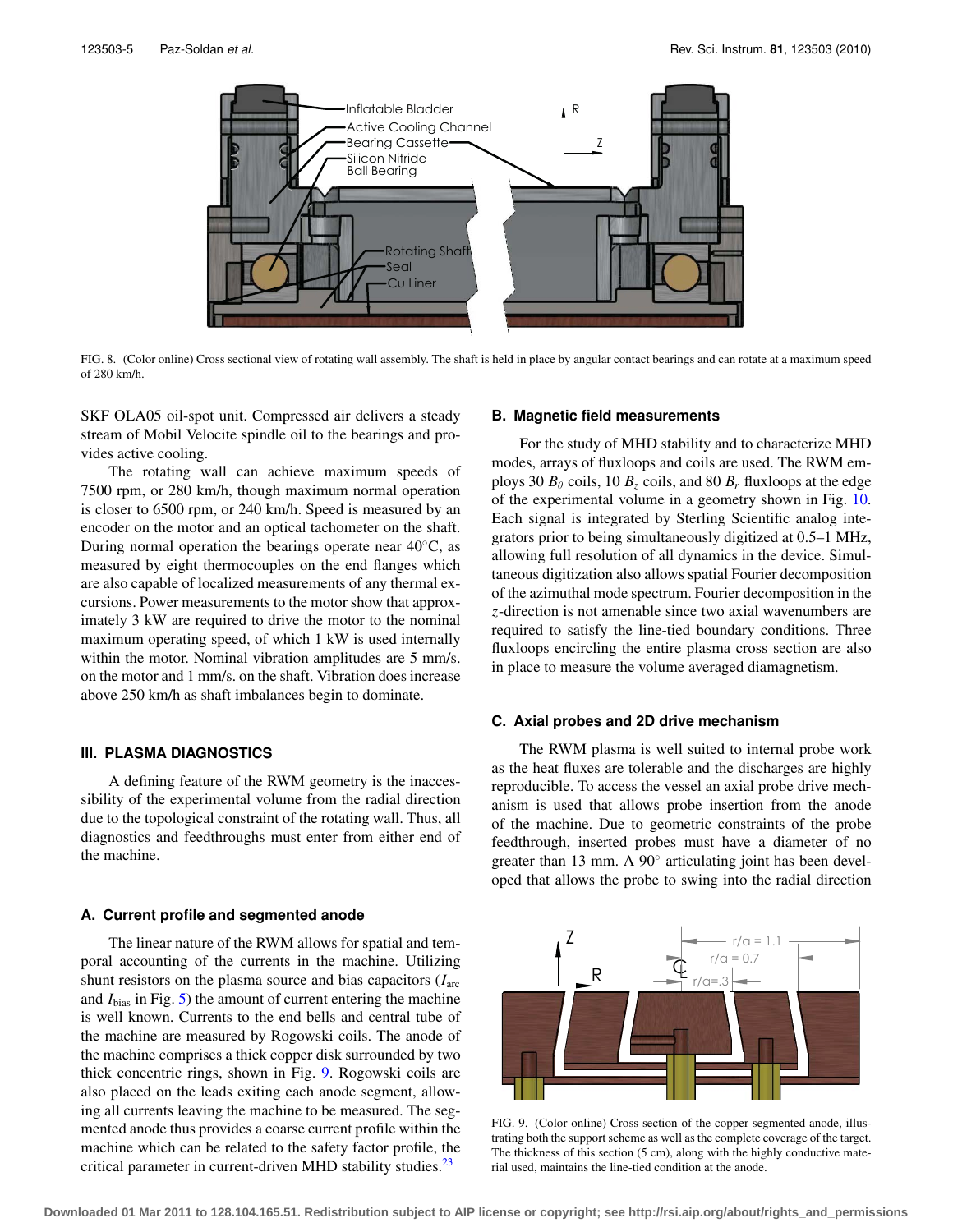<span id="page-5-1"></span>

FIG. 10. Drawing illustrating location of the magnetic diagnostics on the RWM. There are 30  $B_\theta$  coils, 10  $B_z$  coils, and 80  $B_r$  fluxloops which together provide complete coverage of the experimental volume.

once it has passed the feedthrough and entered the experimental volume. It is shown in Fig. [11.](#page-5-2) Using stepper motors, the articulated probe is able to sweep an arc in the  $(r, \theta)$  plane, shown in Fig. [7.](#page-3-1) Assuming azimuthal symmetry, probe mobility in the axial  $(z)$  direction allows  $(r, z)$  contour maps of the plasma to be generated. This technique relies on the established shot-to-shot repeatability of the discharge when dealing with slow  $(\leq 1$  kHz) dynamics.

Several probe heads utilize the same insertion and control system. A single-tip Langmuir probe is extensively used to characterize electron temperature, density, and plasma potential through *I*–*V* curve characterization. The Langmuir probe utilizes a tungsten wire of 0.4 mm diameter that is insulated from the plasma by a quartz stalk of 4 mm diameter that is filled with boron nitride powder. In addition, a three-axis magnetic fluctuation (B-dot) probe has been designed and deployed, shown in Fig. [12.](#page-5-3) The probe is constructed with a thermally fit stainless steel mechanical structure which also serves as an electrostatic shield, with boron nitride insulating the coil region and quartz insulating the stalk. The steel structure limits the high-frequency response of the probe to 100 kHz. Plasma parameters measured by these probes will be discussed in Sec. [IV.](#page-5-0) A two-tip Mach probe is also used on the RWM to measure  $\hat{z}$ -directed flows. It is constructed by tightly fitting a 4 mm diameter quartz tube over a quartz rod with channels ground out for the 0.4 mm wire, which extends

<span id="page-5-2"></span>

FIG. 11. (Color online) Drawing illustrating the articulating knuckle used to position radial armature of probe after insertion through a 13 mm tube. The retractable polyether ether ketone (PEEK) thermoplastic shield slides flush with the semicircular section, locking the joint into a right angle. This is done *in situ* with a custom rod tool through a vacuum window.

<span id="page-5-3"></span>

FIG. 12. (Color online) Magnetic probe cross section, illustrating the thermally fit, interlocking SS316 skeleton providing rigidity and electrostatic shielding as well as the boron nitride and quartz plasma shielding. Dimensions are in millimeters.

slightly above the tube. The rod extends beyond the wires to provide insulation between the tips.

## <span id="page-5-0"></span>**IV. OBSERVED PLASMA PARAMETERS AND PROFILE CONTROL**

The central parameters varied during experiments on the RWM are the axial guide field  $(B_z)$  and plasma current density profile  $[J_z(r, t)]$ , with the resulting discharges being highly reproducible on a slow-time scale ( $\tau \geq 1$  ms). This indicates that similar global MHD equilibriums are achieved for similar input parameters. Some equilibriums are prone to ideal<sup>19</sup> or resistive $20$  MHD instabilities, while others are stable and quiescent. To give a flavor of the plasmas produced by the RWM, measured plasma parameter profiles for different hydrogen gas equilibriums are described in this section. Mea-surements are taken by the probes described in Sec. [III](#page-4-0) [C,](#page-4-3) with each spatial location corresponding to a single discharge. Plasma reproducibility allows both radial and axial profiles to be assembled with a standard grid spacing of 5 mm radially and 10 cm axially.

## **A. Kinetic profiles**

Kinetic profiles  $(n_e, T_e)$  generated by the plasma source array are characterized by a monotonically increasing in radius and very high density ( $n_e \approx 1 - 5 \times 10^{14}$  cm<sup>-3</sup>) coupled with a cold and essentially uniform electron temperature  $(T_e \approx 3.5 \text{ eV})$ . As  $T_e$  is constant, only profiles of  $n_e$  are shown in Fig. [13.](#page-6-0) The 0 kA case corresponds to the gun power supply circuit (shown in Fig. [5\)](#page-2-3) discharging but with the bias capacitor bank disconnected. This configuration yields a low density, noncurrent-carrying plasma. As the plasma guns are biased to drive current, a dramatic increase in the plasma density is seen. The large amount of ohmic heating power ( $\approx 0.2-$ 0.6 MW) from the bias capacitor bank is thus primarily ionizing new plasma particles. The electron temperature is relatively constant at 3–4 eV as gun current is increased likely due to the fact that the poor axial confinement precludes the electrons from gaining much energy before they are lost to the ends. The plasma pressure can also be calculated, assuming quasineutrality and cold ions, as a product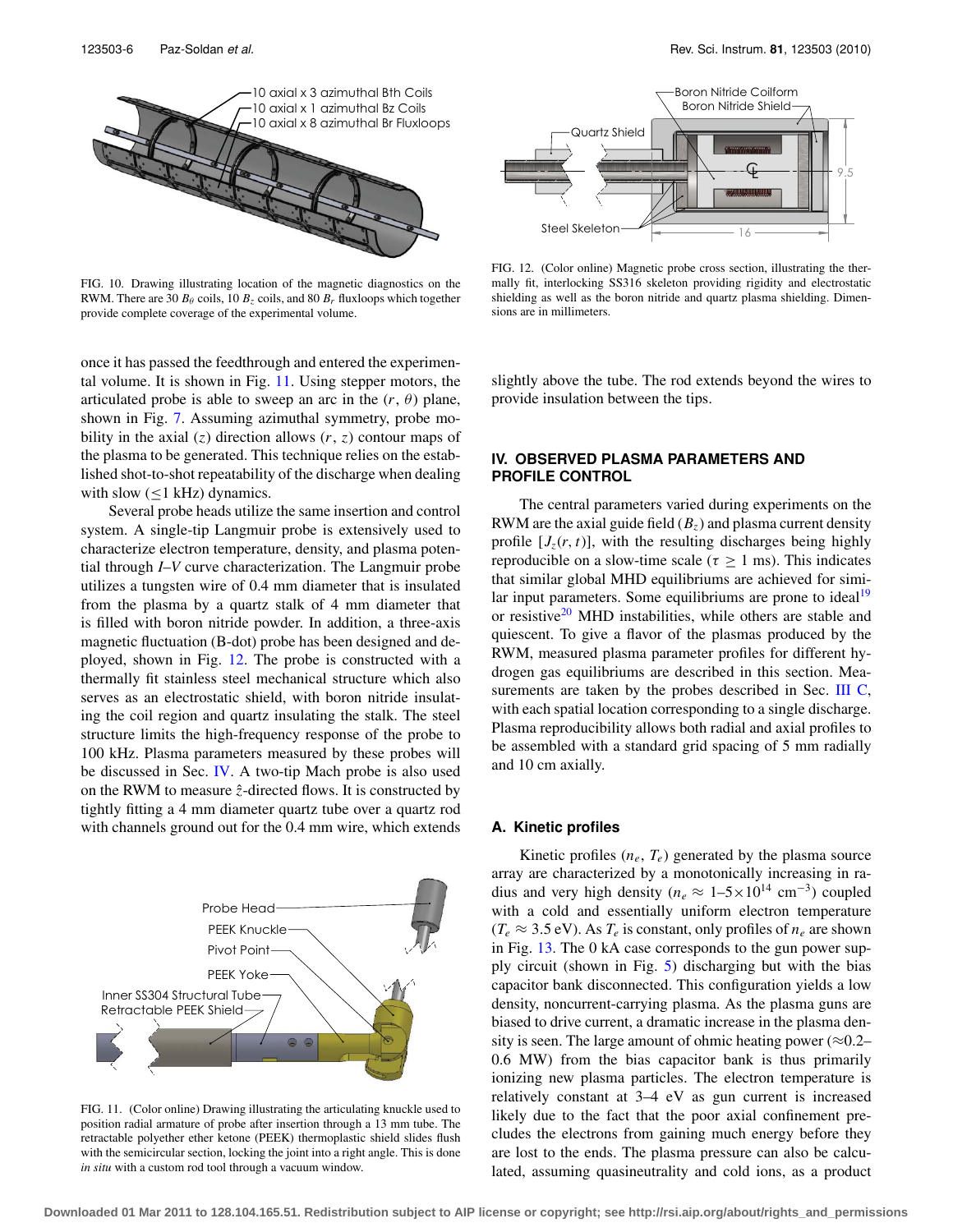<span id="page-6-0"></span>

FIG. 13. (Color online) Plasma density profiles from single-tip Langmuir probe for different injected gun currents. Increased gun injection current (ohmic heating) strongly increases the plasma density, while  $T_e$  remains relatively constant (not shown).

of these two values, yielding a volume averaged value of  $\beta$ approaching 10%.

#### **B. Current profiles**

The magnetic probe described in Sec. [III](#page-4-0) [C](#page-4-3) is used to measure the equilibrium currents and magnetic fields in the RWM plasma. Using the differential form of Ampere's law  $(\nabla \times \vec{B} = \mu_0 \vec{J})$ , the radial profile of  $B_\theta$  can be related to the axial current profile, assuming azimuthal axisymmetry. The current density profile shown in Fig. [14](#page-6-1) is created with the central seven guns each producing an equal amount of current, yet the profile is strongly peaked as opposed to the top-hat shape assumed in theory.<sup>[12](#page-8-11)</sup> As a check of the probe measurement, the coarse current profile measured by the segmented anode is also shown in Fig. [14,](#page-6-1) illustrating good agreement between the two methods.

<span id="page-6-1"></span>

FIG. 14. (Color online) Axial current profile from internal magnetic probes utilizing ensemble averaging, illustrating a single collimated current channel. The discrete current filaments from the plasma source array have merged by this point in the discharge  $(Z = 89 \text{ cm})$ . The current measured by the segmented anode is also plotted and shows good agreement.

<span id="page-6-2"></span>

FIG. 15. (Color online) Relative radial profiles of both  $n_e$  (above) and  $J_z$ (below) both near to (10 cm) and farther from (36 cm) the plasma gun array. The discrete flux ropes exiting the gun are seen to merge (in both current and density) within 36 cm from the gun.

#### **1. Discrete source merging**

The plasma source array injects current-carrying plasma into the experimental volume at discrete locations which then merge. Internal probe measurements are able to measure the merger of the discrete flux ropes, with both kinetic  $(n_e)$  and current profiles shown in Fig. [15.](#page-6-2) Profiles near the gun  $(Z =$ 10 cm) illustrate the discretized structures corresponding to the central gun and the inner ring of guns. However, by  $Z =$ 36 cm, these structures are no longer present in both the density and the current profiles, indicating a merger of the flux ropes. The merger in the azimuthal direction is likely accomplished by phase mixing brought on by magnetic shear. Field lines on the center of a single flux rope map to different azimuthal locations than field lines on the edge of the flux rope, thus blending the flux rope into its azimuthal neighbor as it leaves the gun nozzle. The fact that the flux ropes have fully merged within  $Z = 36$  cm confirms that parameter profiles are adequately captured by a 1D model.

## **2. Current profile control**

The current injected from each gun in the array can be controlled independently, giving a large degree of control over the current profile in the RWM. As an illustration of spatial control, Fig. [16](#page-7-1) illustrates two different current profiles. The first is from a discharge created with the central seven guns of the 19 gun array injecting current. This profile displays a peaked current density and a safety factor minimum on-axis. The other profile shown in Fig. [16](#page-7-1) pertains to a discharge in which the central gun was not discharged, leading to a hollow current profile and a correspondingly reverse-shear safety factor (∂*q*/∂*r* < 0) profile with a minimum off-axis. The peaked current profiles are well suited to excited internal kink modes, while the hollow profiles are better suited to external kink mode study.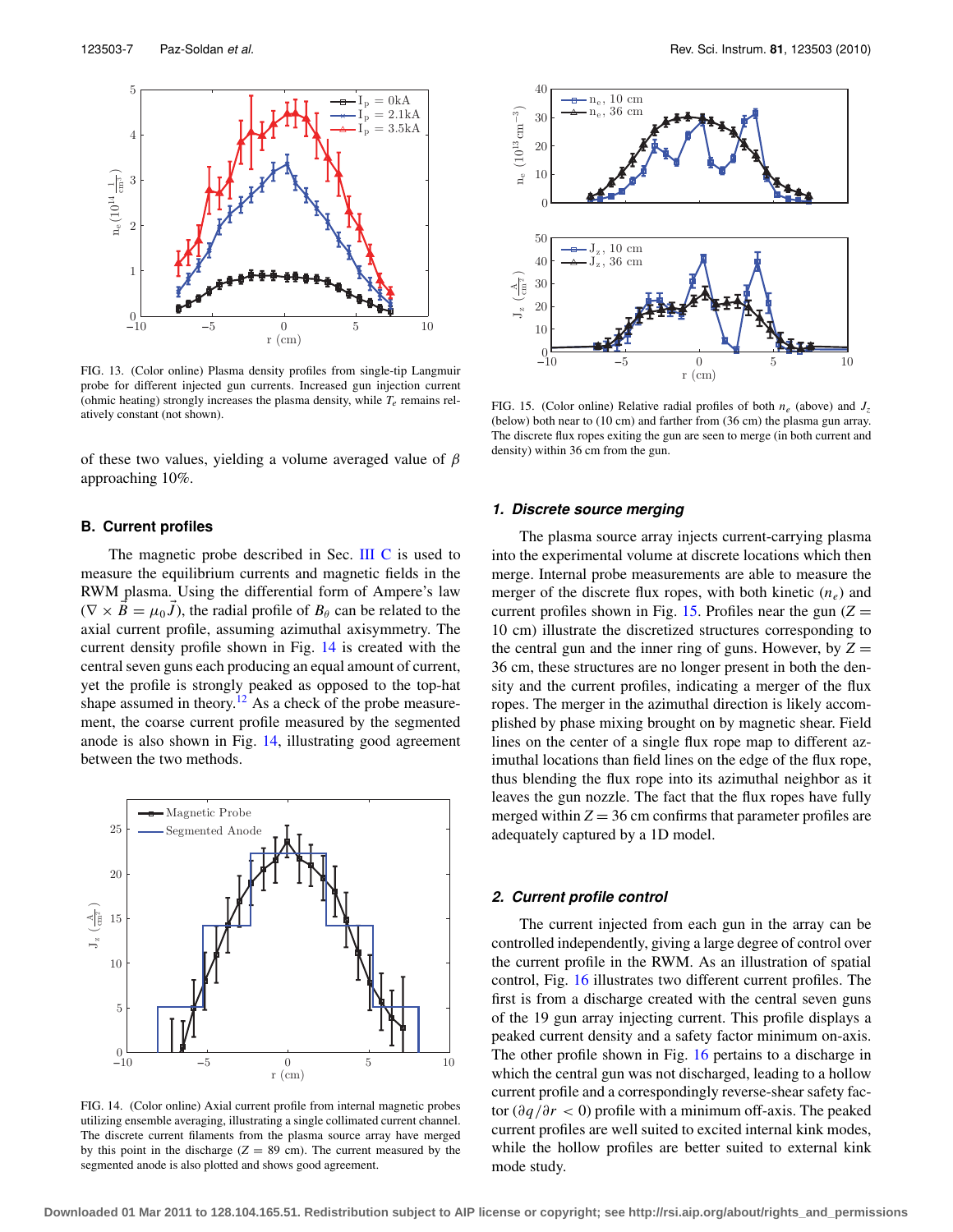<span id="page-7-1"></span>

FIG. 16. (Color online) Current profile variation as measured by the internal magnetic probe described in Sec. [III](#page-4-0) [C.](#page-4-3) The case with all seven inner guns injecting current leads to a peaked current profile. When the central gun does not inject current, the profile is hollow. The measurement is taken at  $Z = 36$  cm.

The independent gun control also allows temporal control of the current profile. This is shown in Fig. [17,](#page-7-2) which illustrates current profiles at two distinct times during a discharge in which the central gun current was slowly increased from 500 to 1000 A (as per Fig. [6\)](#page-3-0) while the inner six guns were maintained at a constant current of 500 A each. The increased current injection is clearly visible as an increased central current density. Profiles at other axial locations (not shown) allow studies of perpendicular current transport to be performed. Injected current from all guns can also be increased in tandem, allowing a more gradual transition through the critical current for MHD mode excitation.

#### **C. Electrostatic fields and azimuthal flow**

Large radial electric fields have been measured in the RWM plasma. A consequence of the large currents being

<span id="page-7-2"></span>

FIG. 17. (Color online) Current profile variation as central gun current is slowly increased from 500 to 1000 A while inner ring delivers a constant 500 A/gun. This illustrates the RWM experimental capability of dynamic pergun current profile control. This current profile is seen to become very peaked near the gun (where profile is taken) but diffuses outward toward the anode (not shown).

<span id="page-7-3"></span>

FIG. 18. (Color online) Plasma potential profiles as measured by single tip sweeping Langmuir probe. The radial electric fields shown likely give rise to  $\overrightarrow{E} \times \overrightarrow{B}$  flows which are sheared in both the radial and axial directions.

driven in the cold, resistive RWM plasma is a large potential difference between the anode and cathode, approximately 30 V for this case. This voltage is applied locally at the plasma source array at one end of the experimental volume, while the vacuum vessel wall and anode are near ground. This by necessity creates a radial plasma potential well, shown in Fig. [18,](#page-7-3) which can drive  $\vec{E} \times \vec{B}$  flows in the azimuthal direction. The  $E \times B$  flow also introduces a centrifugal term into the radial force balance, though the relative importance of this term is found to be small. The flows are sheared in both *r* and *z*, leading to an ongoing investigation of their effect on MHD stability and other plasma characteristics.

# <span id="page-7-0"></span>**V. DISCUSSION**

Probe measurements allow various plasma parameters and dimensionless numbers to be calculated, as shown in Table [II.](#page-8-18) Due to the cold and dense nature of the plasma, the sound speed and the Alfven speed are comparable. The parallel Lundquist number, a ratio of the Alfven crossing time to the resistive diffusion time, is relatively low. The plasma  $β$  is large, posing the question of whether or not  $β$  driven MHD modes can be observed in the device. This is as yet unresolved experimentally or theoretically in the line-tied geometry. The observed plasma parameters indicate that the ideal MHD theory<sup>12</sup> used to predict that resistive wall mode behavior could be significantly improved with the addition of pressure and resistivity. As there is no confinement in the axial direction, the plasma confinement time  $\tau_E$  is measured to be 10  $\mu$ s, similar to the sound transit time across the device length.

The RWM is an ideal device for the study of both resistive and ideal current-driven MHD instabilities in the line-tied geometry. The discreteness of the plasma sources along with a sophisticated current control scheme allows current distributions to be programmed in both space and time, which gives a good degree of control and reproducibility in the excitement of MHD instabilities. For example, disengaging the central plasma source of the array tends to produce reverse-shear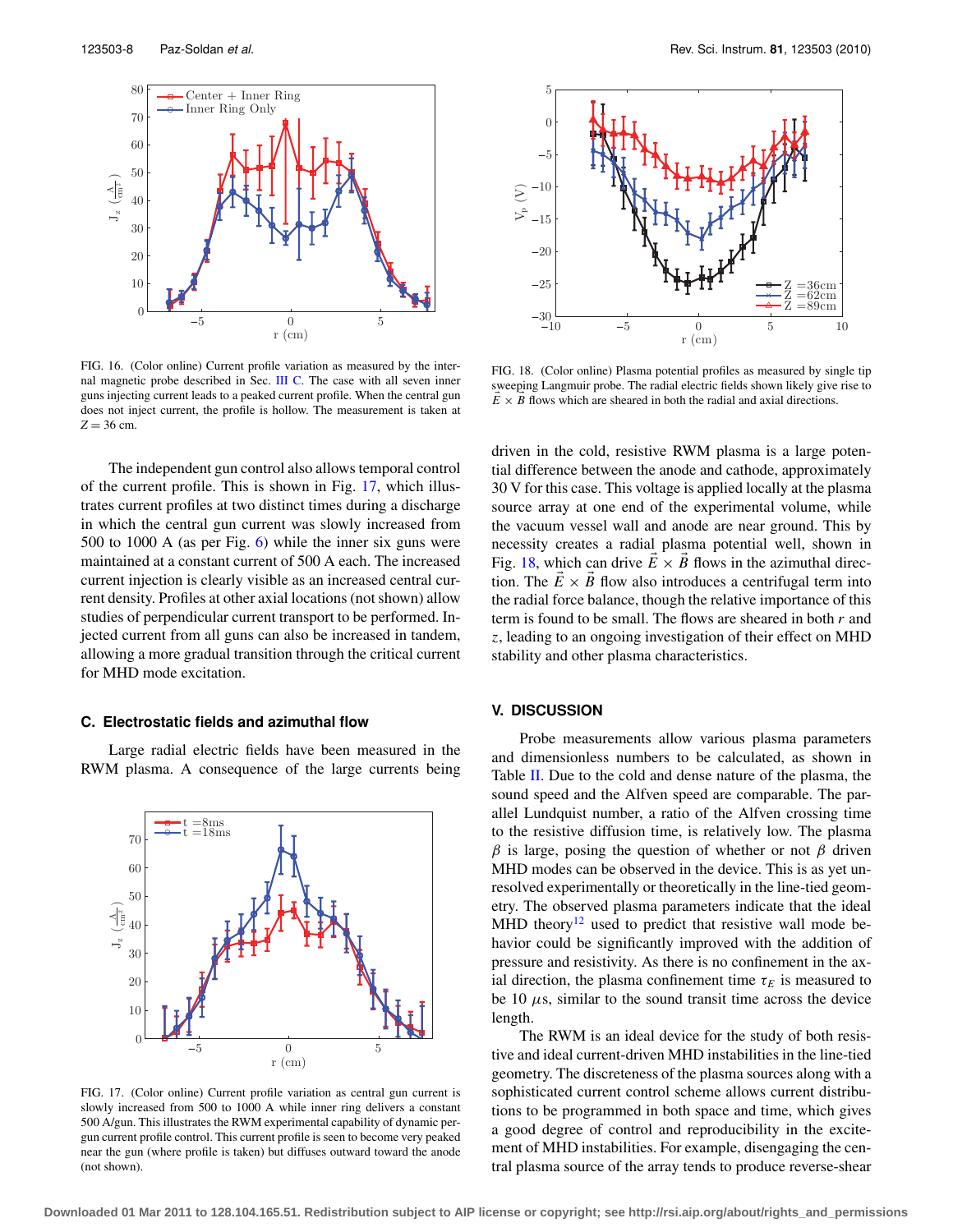<span id="page-8-18"></span>TABLE II. Table of plasma parameters for a typical RWM discharge (specifically the 2.1 kA constant-current discharge described in Sec. [IV](#page-5-0) utilizing the center and inner ring plasma guns).<sup>a</sup>

| Parameter                | Formula                                | Symbol           | Value                               |
|--------------------------|----------------------------------------|------------------|-------------------------------------|
| Axial field              |                                        | B <sub>z</sub>   | 500 G                               |
| Plasma current           |                                        | $I_p$            | 2.1 kA                              |
| Electron density         |                                        | $n_e$            | $5 \times 10^{14}$ cm <sup>-3</sup> |
| Electron temperature     |                                        | $T_e$            | $3.5 \text{ eV}$                    |
| Spitzer resistivity      | $10^{-4}ln(\Lambda)T_e^{-\frac{3}{2}}$ | $\eta$           | 230 $\mu \Omega$ m                  |
| Electron thermal speed   | $(2k_bT_e/m_e)^{\frac{1}{2}}$          | $v_{Te}$         | $110 \text{ km/s}$                  |
| Sound speed              | $(\gamma k_b T_e/m_i)^{\frac{1}{2}}$   | $C_{s}$          | $24 \text{ km/s}$                   |
| Alfven speed             | $B_z/(n_i m_i \mu_0)^{\frac{1}{2}}$    | $V_A$            | $49 \text{ km/s}$                   |
| Mach number              | $v_z/C_s$                              | M                | 0.3                                 |
| Alfven time              | $r/v_A$                                | $\tau_A$         | $2 \mu s$                           |
| Resistive diffusion time | $r^2\mu_0/\eta$                        | $\tau_{res}$     | 52 $\mu$ s                          |
| Energy confinement time  | $P_{ohm}$ / W                          | $\tau_E$         | $10 \mu s$                          |
| Lundquist number         | $\tau_{res}/\tau_A$                    | S                | 26                                  |
| Plasma Beta              | $2\mu_0 < p > B^2$                     | β                | 10%                                 |
| Volumetric ohmic heating | $\int \eta J^2 dV$                     | $P_{ohm}$        | 200 kW                              |
| Ion mean free path       | $(n_i \sigma_i)^{-1}$                  | $\lambda_i$      | $3 \mu m$                           |
| Electron mean free path  | $(n_e \sigma_e)^{-1}$                  | $\lambda_{\rho}$ | 500 $\mu$ m                         |
| Ion skin depth           | $c/\omega_{ci}$                        | $\delta_i$       | $13 \text{ mm}$                     |
| Electron skin depth      | $c/\omega_{ce}$                        | $\delta_e$       | $0.3 \text{ mm}$                    |
| Electron larmor radius   | $v_{Te}/\omega_{ce}$                   | $\rho_e$         | $0.1 \text{ mm}$                    |

<span id="page-8-19"></span> $a<sup>a</sup>L = 1.22$  m is the plasma length,  $r \approx 10$  cm is the plasma diameter.  $k_b$  is Boltzmann's constant,  $\gamma$  is the adiabatic index, and  $\Lambda$  is the coulomb logarithm.

safety factor profiles which reduce internal mode activity but maintain external mode activity. Temporal control allows additional current to be injected after an equilibrium has formed in order to investigate current transport. Furthermore, slowly ramping the plasma current allows a more gradual transition through the instability threshold. Active control also assures the reproducibility of the discharge so that individual probe measurements taken at multiple locations over hundreds of discharges can be combined to form a cohesive picture of a single equilibrium.

#### **A. Conclusion and future work**

The motivation for constructing the RWM is to test the hypothesis that moving conductors can stabilize the resistive wall mode. The rotating wall described in Sec. [D](#page-3-2) will soon be installed and experiments will attempt to stabilize the resistive wall mode. Depending on the physical results of the solid conductor study, a proposed further effort is to utilize flowing liquid sodium, leveraging the assets of the Madison dynamo facility.<sup>[24](#page-9-3)</sup> Flowing liquid metals are topologically suitable to extrapolation to toroidal devices, and positive results could influence future tritium breeder blanket designs in magnetic confinement devices. Future work is also planned in the area of optical spectroscopy. An ion Doppler spectrometry probe<sup>25</sup> will be used in conjunction with a 1.5 m focal length Czerny-Turner spectrometer. It is predicted that at the temperatures and densities measured, Stark broadening should dominate the line emission shape and thus provide an independent confirmation of the electron density. Other future work will concentrate on the fundamental plasma physics

of magnetic reconnection,  $^{26}$  with multidimensional fluxloop arrays currently in the design stages. These arrays will be able to simultaneously measure the eigenfunction of the discharge in the 2D  $(r, \theta)$  plane and attempt to answer questions pertaining to flux rope merging and reconnection. $27,28$  $27,28$ 

#### **ACKNOWLEDGMENTS**

This work is supported by Department of Energy Grant No. DE-FG02-00ER54603 and National Science Foundation Grant No. 0903900. We wish to thank J. S. Sarff, C. C. Hegna, M. Clark, J. Wallace, and W. Zimmerman for the attention they have given to the project. We also wish to acknowledge the several other individuals from the University of Wisconsin Plasma Physics Group who have provided their time, guidance, and support.

- <span id="page-8-1"></span><span id="page-8-0"></span>1J. P. Freidberg, [Rev. Mod. Phys.](http://dx.doi.org/10.1103/RevModPhys.54.801) **54**, 801 (1982).
- 2F. Troyon, R. Gruber, H. Saurenmann, S. Semenzato, and S. Succi, [Plasma](http://dx.doi.org/10.1088/0741-3335/26/1A/319) [Phys. Controlled Fusion](http://dx.doi.org/10.1088/0741-3335/26/1A/319) **26**, 209 (1984).
- <span id="page-8-3"></span><span id="page-8-2"></span>3J. Goedbloed, Nucl. Fusion **12**, 649 (1972).
- 4M. Okabayashi, I. N. Bogatu, M. S. Chance, M. S. Chu, A. M. Garofalo, Y. In, G. L. Jackson, R. J. La Haye, M. J. Lanctot, J. Manickam, L. Marrelli, P. Martin, G. A. Navratil, H. Reimerdes, E. J. Strait, H. Takahashi, A. S. Welander, T. Bolzonella, R. V. Budny, J. S. Kim, R. Hatcher, Y. Q. Liu, and T. C. Luce, [Nucl. Fusion](http://dx.doi.org/10.1088/0029-5515/49/12/125003) **49**, 125003 (2009).
- <span id="page-8-4"></span>5Y. Liu, I. T. Chapman, M. S. Chu, H. Reimerdes, F. Villone, R. Albanese, G. Ambrosino, A. M. Garofalo, C. G. Gimblett, R. J. Hastie, T. C. Hender, G. L. Jackson, R. J. La Haye, M. Okabayashi, A. Pironti, A. Portone, G. Rubinacci, and E. J. Strait, [Phys. Plasmas](http://dx.doi.org/10.1063/1.3123388) **16**, 056113 (2009).
- <span id="page-8-5"></span>6S. A. Sabbagh, J. W. Berkery, R. E. Bell, J. M. Bialek, S. P. Gerhardt, J. E. Menard, R. Betti, D. A. Gates, B. Hu, O. N. Katsuro-Hopkins, B. P. LeBlanc, F. M. Levinton, J. Manickam, K. Tritz, and H. Yuh, [Nucl. Fusion](http://dx.doi.org/10.1088/0029-5515/50/2/025020) **50**, 025020 (2010).
- <span id="page-8-6"></span>7S. A. Sabbagh, R. E. Bell, J. E. Menard, D. A. Gates, A. C. Sontag, J. M. Bialek, B. P. LeBlanc, F. M. Levinton, K. Tritz, and H. Yuh, [Phys. Rev.](http://dx.doi.org/10.1103/PhysRevLett.97.045004) [Lett.](http://dx.doi.org/10.1103/PhysRevLett.97.045004) **97**, 045004 (2006).
- <span id="page-8-7"></span>8P. R. Brunsell, D. Yadikin, D. Gregoratto, R. Paccagnella, T. Bolzonella, M. Cavinato, M. Cecconello, J. R. Drake, A. Luchetta, G. Manduchi, G. Marchiori, L. Marrelli, P. Martin, A. Masiello, F. Milani, S. Ortolani, G. Spizzo, and P. Zanca, [Phys. Rev. Lett.](http://dx.doi.org/10.1103/PhysRevLett.93.225001) **93**, 225001 (2004).
- <span id="page-8-8"></span>9R. Paccagnella, S. Ortolani, P. Zanca, A. Alfier, T. Bolzonella, L. Marrelli, M. E. Puiatti, G. Serianni, D. Terranova, M. Valisa, M. Agostini, L. Apolloni, F. Auriemma, F. Bonomo, A. Canton, L. Carraro, R. Cavazzana, M. Cavinato, P. Franz, E. Gazza, L. Grando, P. Innocente, R. Lorenzini, A. Luchetta, G. Manduchi, G. Marchiori, S. Martini, R. Pasqualotto, P. Piovesan, N. Pomaro, P. Scarin, G. Spizzo, M. Spolaore, C. Taliercio, N. Vianello, B. Zaniol, L. Zanotto, and M. Zuin, [Phys. Rev. Lett.](http://dx.doi.org/10.1103/PhysRevLett.97.075001) **97**, 075001  $(2006)$
- <span id="page-8-9"></span>10A. M. Garofalo, E. J. Strait, L. C. Johnson, R. J. L. Haye, E. A. Lazarus, G. A. Navratil, M. Okabayashi, J. T. Scoville, T. S. Taylor, and A. D. Turnbull, [Phys. Rev. Lett.](http://dx.doi.org/10.1103/PhysRevLett.89.235001) **89**, 235001 (2002).
- <span id="page-8-10"></span><sup>11</sup>E. J. Strait, A. M. Garofalo, G. L. Jackson, M. Okabayashi, H. Reimerdes, M. S. Chu, R. Fitzpatrick, R. J. Groebner, Y. In, R. J. LaHaye, M. J. Lanctot, Y. Q. Liu, G. A. Navratil, W. M. Solomon, and H. Takahashi, [Phys. Plasmas](http://dx.doi.org/10.1063/1.2472599) **14**, 056101 (2007).
- <span id="page-8-11"></span>12C. C. Hegna, [Phys. Plasmas](http://dx.doi.org/10.1063/1.1773777) **11**, 4230 (2004).
- 13C. G. Gimblett, [Plasma Phys. Controlled Fusion](http://dx.doi.org/10.1088/0741-3335/31/14/008) **31**, 2183 (1989).
- <span id="page-8-12"></span>14C. G. Gimblett and R. J. Hastie, [Phys. Plasmas](http://dx.doi.org/10.1063/1.1319333) **7**, 5007 (2000).
- 15M. V. Umansky, R. Betti, and J. P. Freidberg, [Phys. Plasmas](http://dx.doi.org/10.1063/1.1399328) **8**, 4427 (2001).
- <span id="page-8-13"></span>16M. Kruskal and M. Schwarzschild, [Proc. R. Soc. London, Ser. A](http://dx.doi.org/10.1098/rspa.1954.0120) **223**, 348 (1954).
- <span id="page-8-15"></span><span id="page-8-14"></span>17V. Shafranov, At. Energ. **1**, 709 (1956).
- <span id="page-8-16"></span>18A. W. Hood, [Plasma Phys. Controlled Fusion](http://dx.doi.org/10.1016/0741-3335(92)90156-Z) **34**, 411 (1992).
- 19W. F. Bergerson, C. B. Forest, G. Fiksel, D. A. Hannum, R. Kendrick, J. S. Sarff, and S. Stambler, [Phys. Rev. Lett.](http://dx.doi.org/10.1103/PhysRevLett.96.015004) **96**, 015004 (2006).
- <span id="page-8-17"></span>20W. F. Bergerson, D. A. Hannum, C. C. Hegna, R. D. Kendrick, J. S. Sarff, and C. B. Forest, [Phys. Rev. Lett.](http://dx.doi.org/10.1103/PhysRevLett.101.235005) **101**, 235005 (2008).